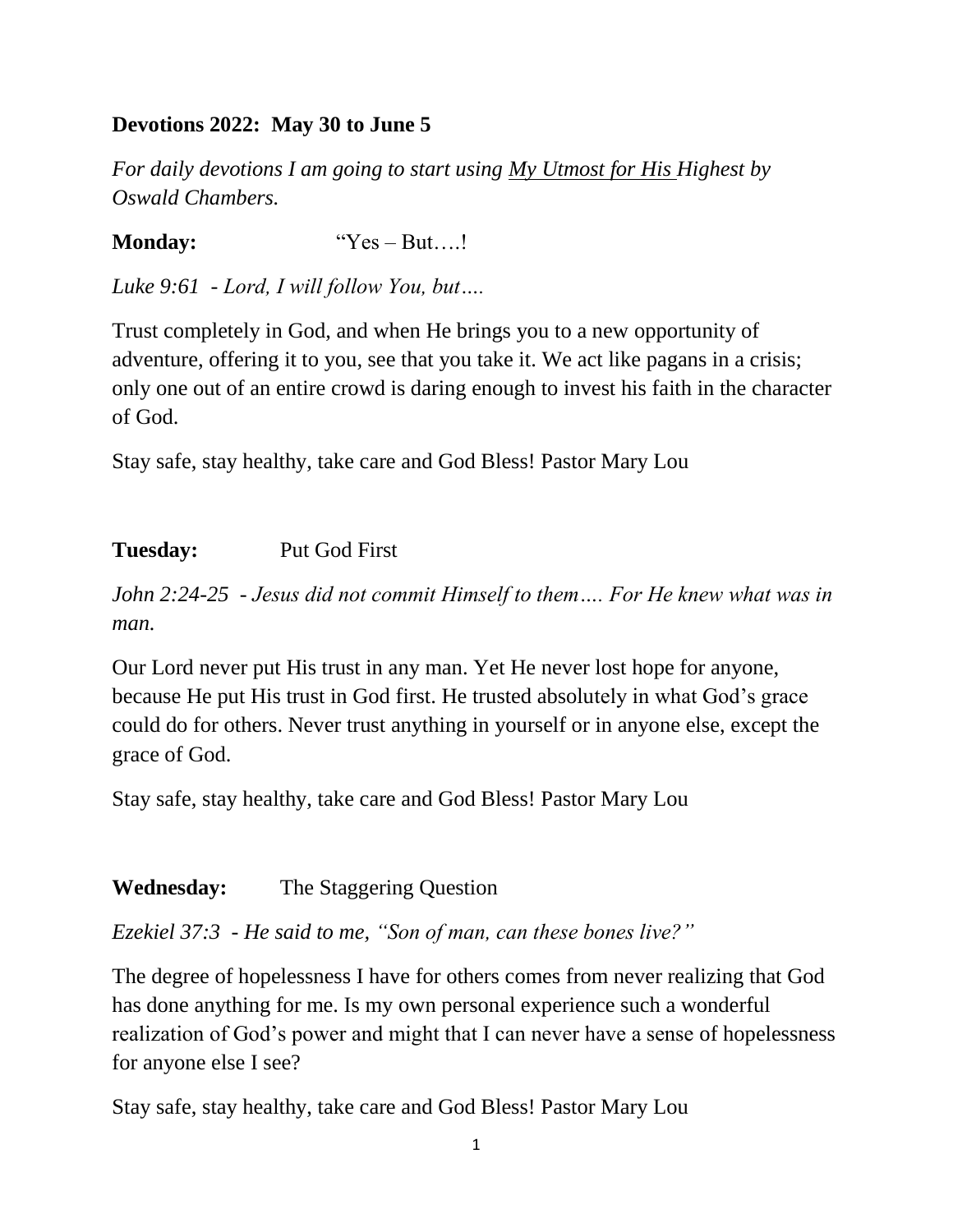# **Thursday:** Are You Obsessed By Something?

## *Psalm 25:12 - Who is the man that fears the Lord?*

The total being of our life inside and out is to be absolutely obsessed by the presence of God. If we are obsessed by God, nothing else can get into our lives; not concerns, tribulation, nor worries. To be obsessed by God is to have an effective barricade against all the assaults of the enemy.

Stay safe, stay healthy, take care and God Bless! Pastor Mary Lou

**Friday:** "The Secret of the Lord"

*Psalm 25:14 - The secret of the Lord is with those who fear Him…*

What is the sign of a friend? It is that he tells you his secret joys. Have we ever let God tell us any of His joys? Or are we continually telling God our secrets, leaving Him no time to talk to us? What makes God so dear to us is not so much His amazing intimacy with us; He knows every detail of each of our individual lives.

Stay safe, stay healthy, take care and God Bless! Pastor Mary Lou

**Saturday:** The Never-Forsaking God

*Hebrews 13:5 - He Himself has said, "I will never leave you nor forsake you."*

If we have God's assurance behind us, the most amazing strength becomes ours, and we learn to sing, glorifying Him even in the ordinary days and ways of life.

Stay safe, stay healthy, take care and God Bless! Pastor Mary Lou